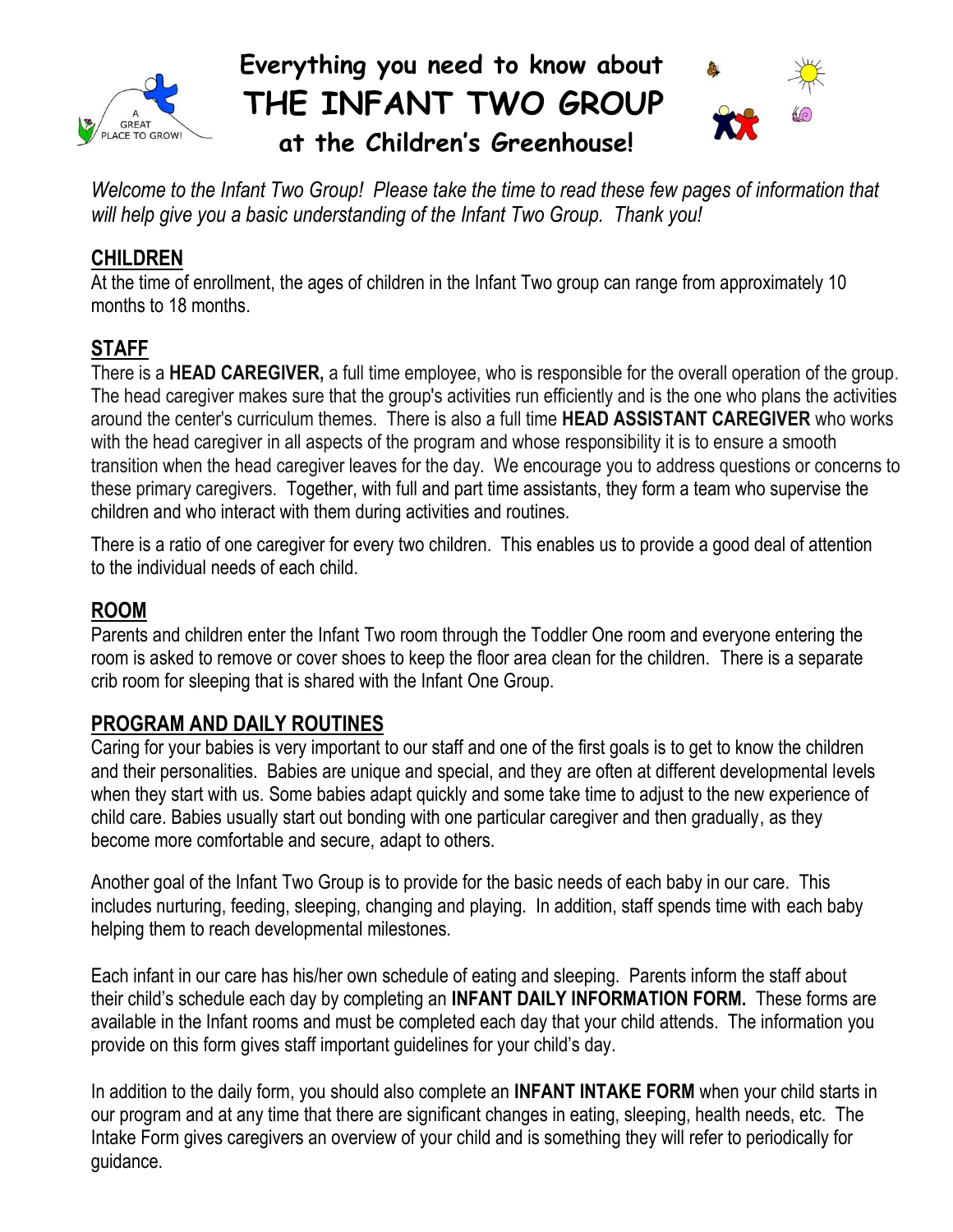#### **ACTIVITIES**

When the children are not eating, sleeping or being diapered, there is time for our staff to play and interact with them. The babies do artwork (with supervision, of course) and will paint, glue and make projects. Our staff will also read stories to the children, individually and in small groups, sing songs with them, teach them finger plays and take them to the Toddler gym to climb, slide and ride on small trikes and other ride-on toys. They have a small water table and the children will have fun playing with toy fish and duckies, pouring and of course, splashing!

When the weather permits, we will occasionally take the children who are walking out to the Toddler playground for some fun and physical activity. They may also go out in our strollers for walks to enjoy the sights and sounds of the campus.

#### **SLEEPING**

Parents give staff guidance as to how their child goes to sleep and staff do their best to duplicate the child's usual sleeping habits.

Within the Infant One room there is a separate crib room for sleeping that is used by the Infant One and Infant Two Groups. While children are sleeping, a staff member will be in the area carefully monitoring the babies while they sleep. Babies will be assigned a crib each day that will have the child's name on it. When the child leaves for the day, the sheet is removed, the mattress disinfected, turned over and a clean sheet put on for the next child. Used crib sheets are laundered with a dye and perfume free laundry detergent

. We adhere to guidelines established by the NYS Department of Health regarding SIDS (sudden infant death syndrome) and these include all children sleeping on their backs, without blankets or crib bumpers.

#### **MEDICAL INFORMATION**

#### 1. MEDICAL EXAMINATIONS AND IMMUNIZATIONS

Each child at the center is required to have an annual, complete physical examination, signed and dated by a physician and recorded on DSS Form 4433 (which are available in the Greenhouse office). In addition, please keep us informed when your child's immunizations have been updated by bringing in a printout or note stamped by your health care provider.

#### 2. MEDICATION

If your child needs to have any type of medication while they are at the center, you must stop in the office and speak with administrators who will provide you with the appropriate permission forms.

#### *Please refer to the handbook for more detailed information on these topics.*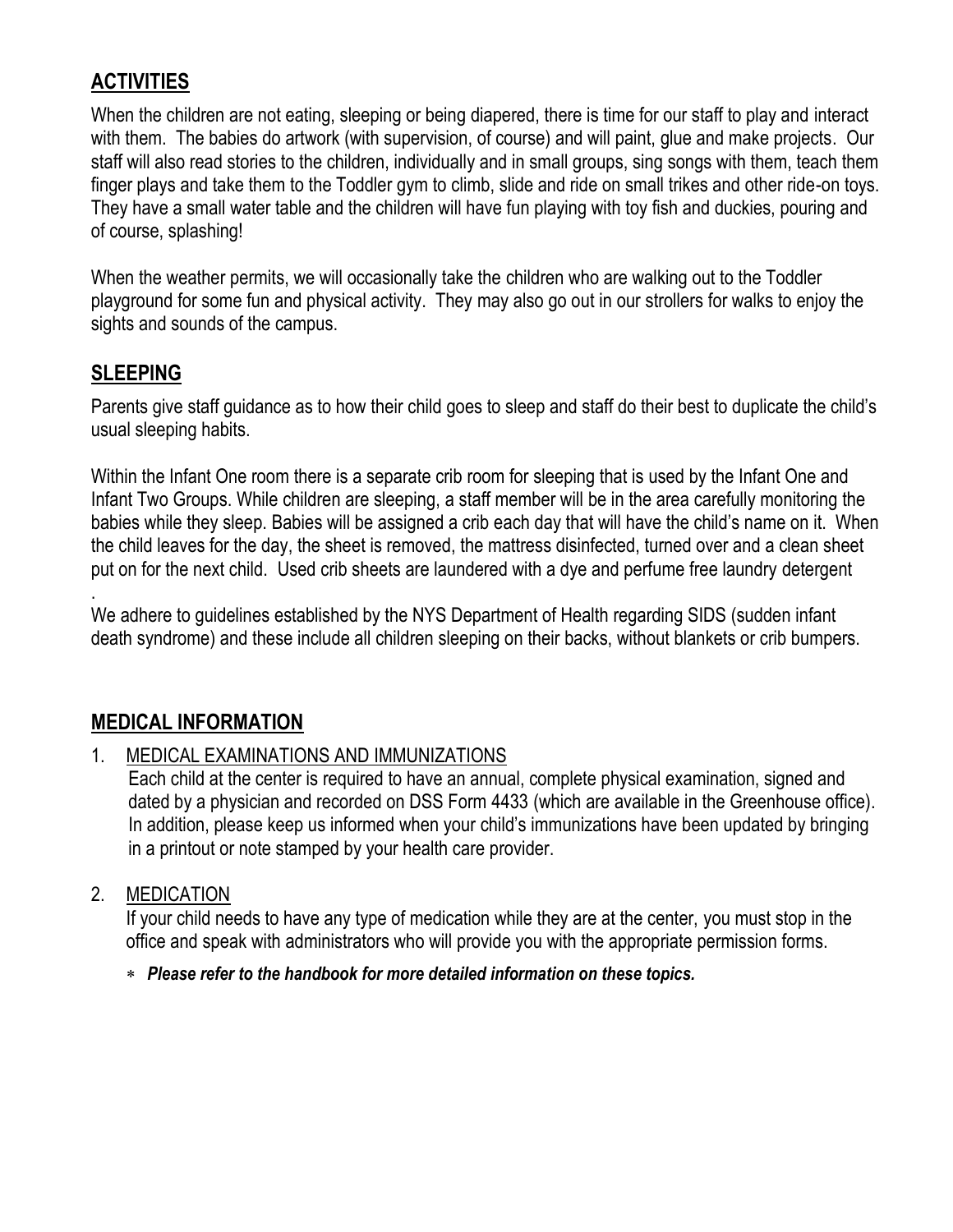## **FEEDING**

Infants have very individual needs when it comes to feeding and because of this you are required to supply all necessary bottles and foods for your child. Following these simple guidelines will guarantee that your child's nutritional needs are met:

- 1. Please bring your child's bottles and food for the day in a bottle bag or lunch bag that will be stored in the refrigerator. Bottles must be plastic and must have caps. Bottles and caps must be labeled with your child's first and last names.
- 2. **FORMULA** all bottles should be prepared at home and brought in ready to serve. This includes mixing powdered formula in advance.

PLEASE BRING IN ONE CAN OF YOUR CHILD'S READY TO FEED FORMULA THAT WILL BE KEPT IN STORAGE IN CASE EXTRA IS NEEDED.

- 3. We will follow the Department of Health guidelines regarding the use and storage of formula:
	- *Formula will be warmed in hot water in a crock-pot, not in a microwave.*
	- *Because of possible bacterial contamination, baby formula remaining in a bottle one hour after the start of feeding will be discarded.*
	- *Baby formula that is removed from refrigeration must be used within two hours or discarded.*
	- *Once formula is warmed it cannot be refrigerated.*
- 4. **BREAST MILK** all bottles should be prepared at home and brought in ready to serve. Breast milk should not be brought in frozen. Breast milk will be heated in warm water, not a microwave. If your baby does not finish milk at one feeding, it may be offered at the next feeding, within two hours, before it is discarded.

BREASTFEEDING MOMS SHOULD PLAN TO PROVIDE US WITH A SMALL AMOUNT OF FROZEN BREAST MILK THAT WILL BE KEPT IN OUR FREEZER IN CASE EXTRA IS NEEDED.

- 5. **MILK** when your child is transitioning to milk, please let the staff know. As with formula, bottles should be prepared at home and brought in ready to serve. Milk will be warmed in the crock-pot. If needed, we have whole milk available.
- 6. **CEREAL** may be mixed by caregivers. You do not have to prepare cereal ahead of time. You may send in daily amounts of cereal or you may bring in a box that will be used according to your instructions.
- 7. **BABY FOOD** may be sent in glass jars as it will be put in a bowl for feeding.
- 8. **FINGER FOOD/SNACKS** when your child is ready for these items, please notify caregivers. We keep baby snacks, cookies, crackers on hand and will serve them to the children who are able to have them.
- 9. **TABLE FOOD** when your child begins to eat table food, please notify caregivers. You may send table food for meals, just be sure to cut items into bite-sized pieces. Food will be warmed, if needed.
- 10. **FEEDING SUPPLIES** there is no need to send in bowls, spoons, bibs, cups, etc. as we have them available. After each use, utensils are sanitized in a dishwasher and bibs are laundered in the washing machine.

#### **SPECIAL FEEDING NEEDS**

Health or allergy related, nutritional, religious or cultural feeding needs will be accommodated. The most important factor in special situations is to discuss these needs with administrators and caregivers.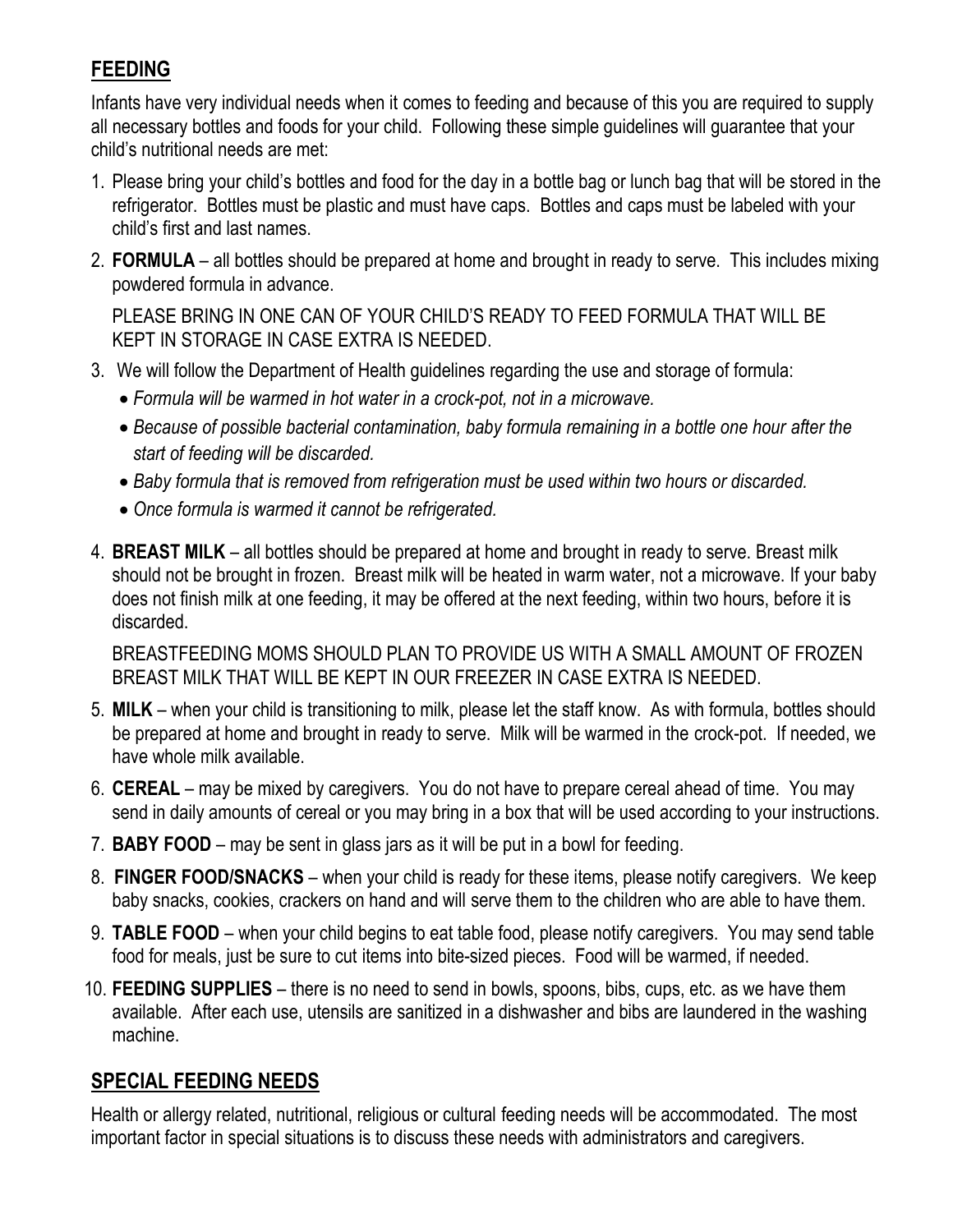## **SUPPLIES**

Please bring these items to the Greenhouse for your child and please write your child's name on each item.

• One set of extra clothing:

**shirt, pants, onesie or undershirt, and socks**

• Diapering supplies:

**diapers wipes in a hard container diaper ointment or cream (if needed)**

At the start, it is recommended that you bring in a large pack of diapers and as you run low on diapering supplies, you will receive a note asking you to bring in additional items.

- A **sweater or sweatshirt***,* in case it's cool in the building.
- If your child uses a **pacifier** you must provide a **pacifier holder/clip** labeled with your child's first and last names.

## **DIAPERING**

Children's diapers are changed every two hours or when needed. Parents provide all diapering supplies and will be asked to sign a form giving us permission to apply creams or lotions.

Department of Health guidelines are followed for diapering and these procedures include but are not limited to:

- Staff wear vinyl gloves when changing diapers
- Diapering area is covered with exam table paper
- Soiled diapers and paper are disposed in covered trash cans
- Diapering area is wiped down with a disinfecting solution of bleach and water
- After diapering, children's hands are cleaned and adults wash their hands
- CHILDREN ARE NEVER LEFT ALONE ON THE CHANGING TABLES

#### **SUMMER SESSIONS**

- **CLOTHING:** Children who are enrolled during the summer months of July and August should bring a bathing suit, a towel, and water shoes so that they can fully participate in the fun of our sprinkler and outdoor water play.
- **SUNBLOCK:** We provide sunblock for the children and apply it prior to going outdoors. Parents may choose to supply their own product which we will keep on hand to use prior to outdoor activities. Parents will be asked to sign a form giving us permission to apply sunblock.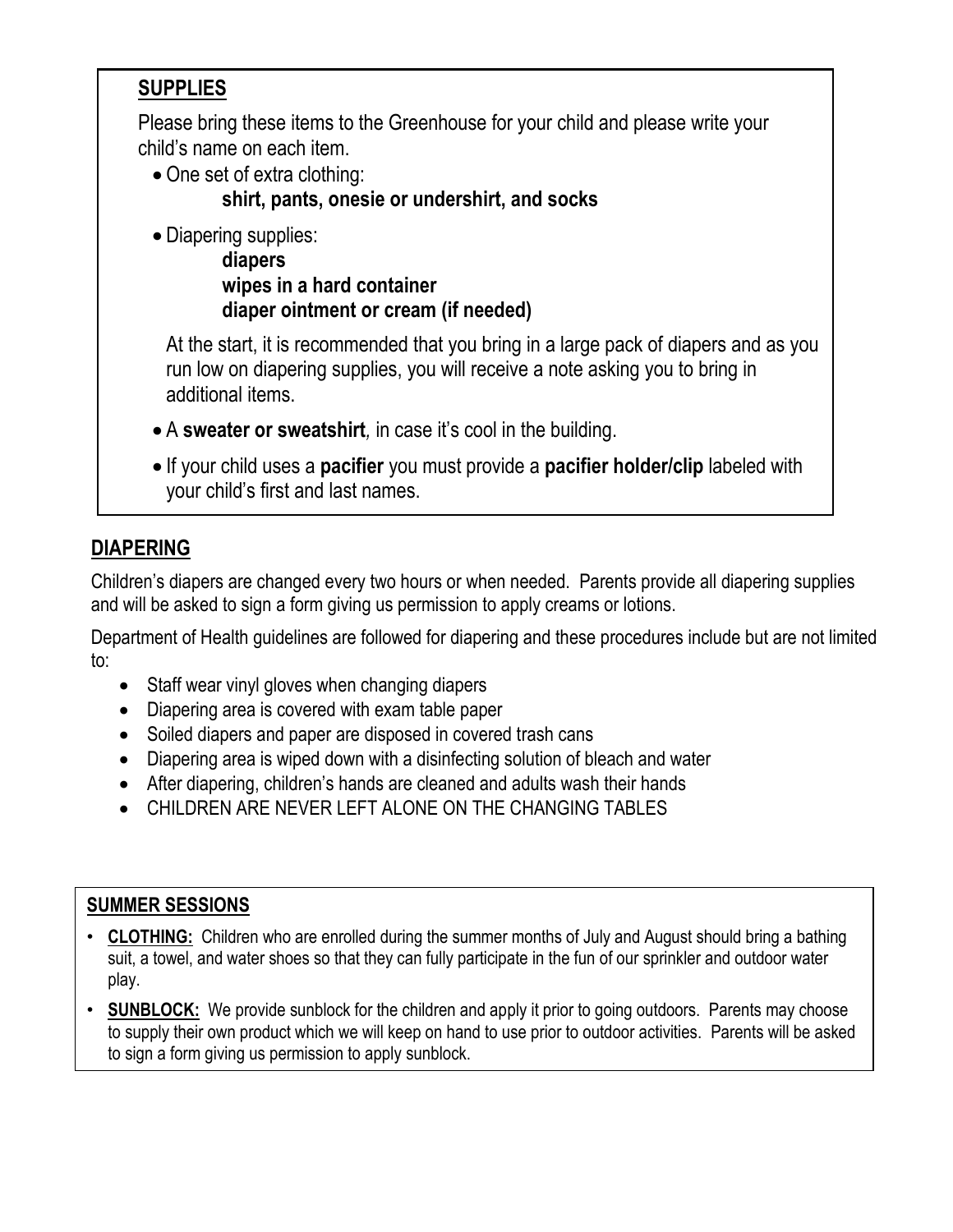## **MEETING THE NEEDS OF OLDER INFANTS**

Occasionally, as the result of enrollment patterns and needing to provide child care for as many families as possible, the ages of the children in the Infant Two group are slightly older than usual.

When this happens, we make adjustments to the Infant Two program to meet the developmental needs of these growing children:

- Children will go outdoors, weather permitting.
- In very cold weather, they will play in the Toddler gym.
- Toys from the Toddler One room will be shared with Infant Two to provide a variety of play opportunities.
- Older Infant Two children may visit the Toddler One room when it is vacant to explore the area and experience more advanced puzzles and equipment.
- Additional creative art experiences will be offered, including sponge painting and gadget painting.
- Playdough will be offered to the children for a sensory and fine motor experience.
- There will be a circle time with music and movement activities and a story time.

The size of the group will remain at the Infant level and the ratio of children to adults will remain at 2 to 1. This will allow caregivers to spend quality time on activities with the children while still attending to their basic needs.

## **ASSESSMENTS AND CONFERENCES**

Over the course of a semester, the head caregiver will conduct assessments to determine that each child in the program is reaching age-appropriate developmental milestones. These assessments will be used to provide parents with information about their child's development during parent/caregiver conferences and to assist staff in planning programmatic activities that meet the developmental needs of each child. Sample forms may be viewed in the office.

Individual meetings with caregivers are offered at the end of the Fall and Spring Semesters. Notice of meeting dates will be given, prior to the end of the semester, and parents may choose a meeting day and time that is convenient.

This opportunity to meet with your child's caregiver is very valuable because it will give you an opportunity to privately discuss your child's progress and development and to review assessment materials. You may also request a meeting with your child's caregiver at any time during the year if you have the need to discuss any issues involving your child or if you would like to receive a developmental progress report.

## **MOVING TO THE NEXT AGE GROUP**

We generally move children to the next age group at the start of a new semester. Occasionally, we will move a child during a semester if there is an opening and if the child is developmentally ready. When the decision to move a child is being made, parents will be informed and given an opportunity to meet with new caregivers. As part of the transition process, children will make several visits to the new room, accompanied by caregivers they know.

## **IN CLOSING**

We want your time in the Infant Two Group to be a positive experience for your child and for you. At any time, please do not hesitate to ask caregivers questions and to speak with administrators if you have concerns about your child or any aspect of the program.